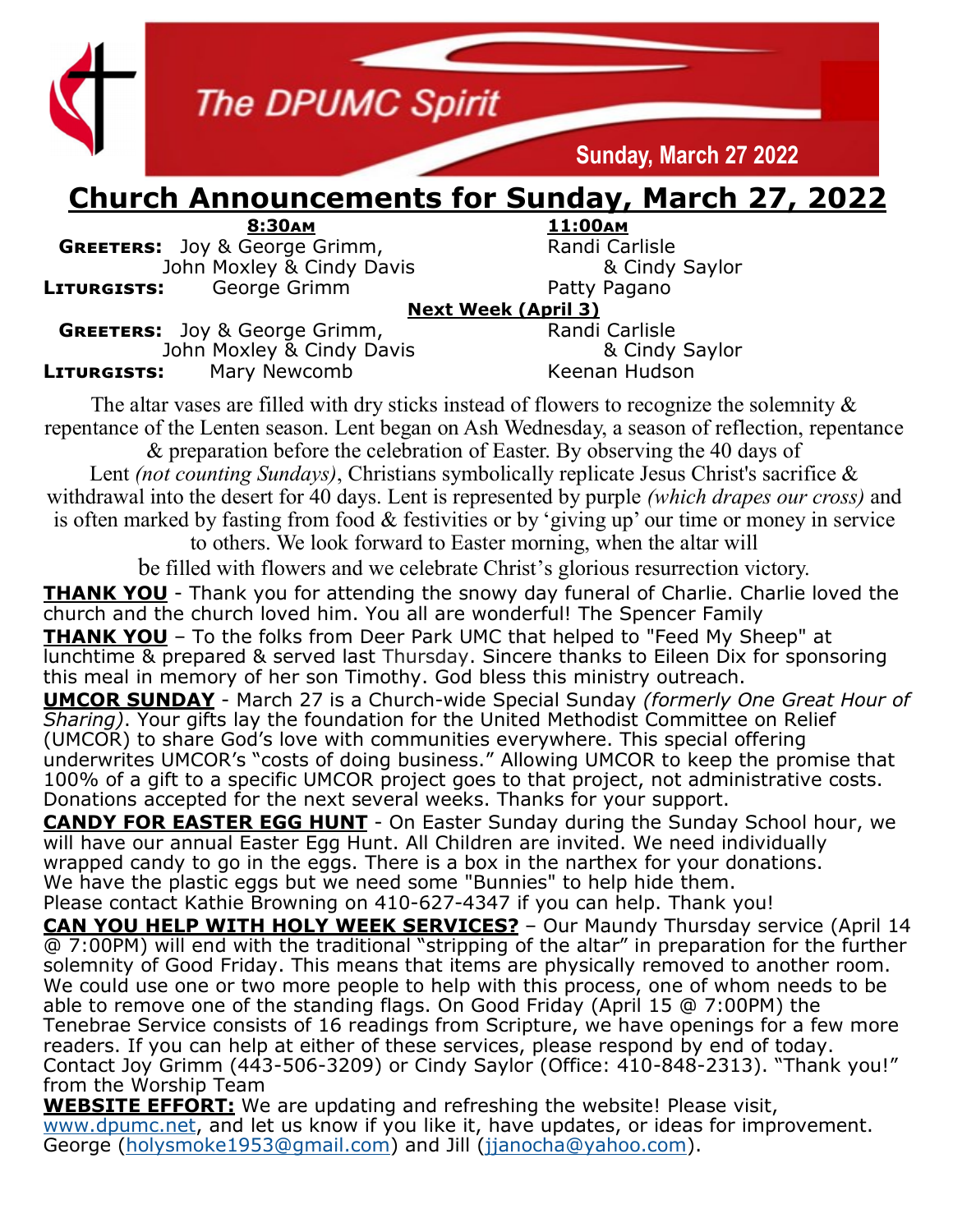**SIGHT & SOUND THEATER** – Bus trip to see *"David"* on Saturday, June 25! We still have a few openings, so if you'd like to be added to the list, please let us know.

Any questions, please see Cindy (410-375-5955) or Gary Saylor (443-465-1023).

**EASTER LILY FORMS** - Order forms are available in the narthex. Due April 3.

#### **.............................................This Week**

**WORSHIP TEAM MEETING** - Monday, March 28 @ 7PM in the Conference Room.

**CHOIR** - Choir practice every Wednesday@ 7PM until Easter! We need your voices!

We are working on special music for Palm Sunday & Easter Sunday. Won't you join us!

#### **............................................ Next Week**

**SISTERHOOD MEETING -** Thursday April 7, 6-8PM @ Baugher's Restaurant. The plan is to eat dinner first and then have our meeting. All ladies are welcome! Please come with your thoughts and ideas of projects for our group. Please call or text Shirley Miller on 410-259-2971 with your name and let her know if you will be able to attend. Thanks!

#### **............................. Services for Holy Week 2022**

April 10 **Palm Sunday** services @ 8:30 & 11:00AM.

April 14 **Holy Thursday** service @ 7:00PM.

April 15 **Good Friday** service @ 7:00PM.

#### April 17 **Easter Sunday**

Sunrise Service 6:00AM in the Deer Park Pavilion with Trinity Lutheran,

*includes Holy Communion (bring a flashlight).*

Sanctuary Services 8:30AM & 11:00AM.

*Easter Egg Hunt during children's Sunday School hour.*

#### **..............................................Ongoing**

**WORSHIP SERVICES** – **8:30AM** & **11AM** services are both in the sanctuary and are

live streamed on YouTube and available on our website later in the day. We are following CDC guidelines. A box is at the entrance of the sanctuary for your offering.

**INCLEMENT WEATHER POLICY** - A "ONE CALL NOW" message is sent by 7:00AM Sunday morning, if worship services are cancelled or changed. You can also check the church phone 410-848-2313 for an updated message.

**COFFEE & CHAT** - There is a sign-up sheet in the narthex. If you want to contribute, please bring your goodies individually wrapped or in separate sandwich bags. No open containers of food. Donations are always welcome. Thanks for participating in this fellowship ministry. Thanks to Carol Ann Bryan & Gary Saylor for the coffee & setting up.

**BUILDING USE** - Regina Caeli Academy uses all the upstairs rooms on Mondays & Thursdays. All persons entering the church on those days need to check in at the office. Information about the school can be found @ https://www.rcahybrid.org.

**VIDEO CAMERA TRAINING** – We want to have as many people as possible trained.

If you have an interest in helping with our online ministry, please let Pastor John know.

**DONATION BOXES** - In the narthex for food items and socks & new underwear.

Contact Janet Wallett.

**AMERICAN FLAGS** - If you have a torn or worn American Flag to be discarded, please leave it in the church office. Carroll Hospice is collecting them for the "Stars for our Troops" program. Contact Gary Saylor (443-465-1023). www.starsforourtroops.org.

**CHURCH PROJECTS** – We've done a lot & have more to do. *Would you like to make a donation towards a special project?* Just designate your donation. Funds needed

for a sound upgrade to the **Media** system & the new **Heat Pump** for the office. Thanks for your support. **BRING YOUR CAN TO CHURCH** - Or box or plastic jar--of food! Let's keep the grocery cart full with our donations for Carroll County Food Sunday by bringing at least one non-perishable item every Sunday. Donors are encouraged to give the kind of nutritious food they would serve their own families. The CCFS Wish List includes: Peanut Butter; Jelly; Hot & Cold Cereal; Canned Soup (non-tomato preferred); Beans (red & black); Pancake Mix; Pancake Syrup. Thanks to all for reaching out to our neighbors in need.

**FEED MY SHEEP** - Gary Saylor has taken on the leadership role for the Deer Park Team. If you want to help, contact Gary, 443-465-1023. Financial donations continue to help provide food and supplies. Please mark your donation for Feed My Sheep. Thanks.

**ONE CALL NOW** - We use this system to send out prayer requests and church information. If you are not receiving phone calls and/or emails contact Cindy Saylor.

□HOSPITAL EQUIPMENT - Deer Park Lions Club loans wheelchairs, walkers, crutches canes & commodes, free of charge. Contact Deer Park Lion Ron @ 410-549-1095.

> **........................................................................................................................ Please submit bulletin announcements by Thursday, 11:00AM to the Office Prayer Chain: Shirley Miller (Coordinator) 410-861-8292 Chain I Kate Gorsuch 410-876-2745 / Chain II Brenda Six 410-756-2507 Flag raising & lowering: Gary Saylor**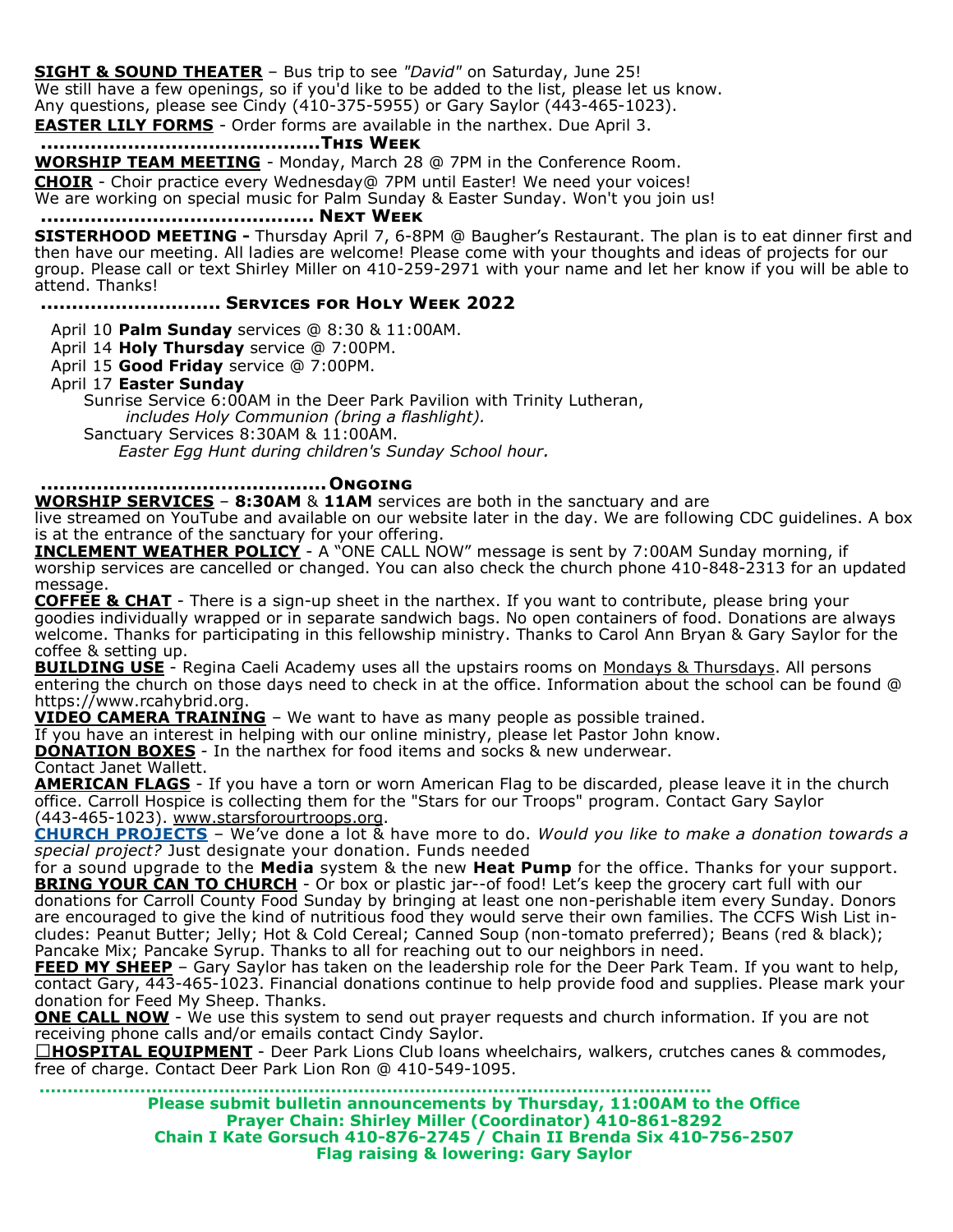

# **Easter Lily Order Form**

Easter lilies will be placed on the altar on Easter Sunday "in memory of" or "in honor of" a loved one and their name will be listed as part of the Easter bulletin. To purchase one or more lilies (\$12.00 each), please complete the form below and place it and your payment in an envelope which can be deposited in the collection plate.

Orders must be received by April 3

| <b>Sanctuary Lily Order Form</b> |                                                                                                                                                                                                      |  |  |  |  |  |  |
|----------------------------------|------------------------------------------------------------------------------------------------------------------------------------------------------------------------------------------------------|--|--|--|--|--|--|
|                                  |                                                                                                                                                                                                      |  |  |  |  |  |  |
|                                  |                                                                                                                                                                                                      |  |  |  |  |  |  |
|                                  | ,我们也不能在这里的时候,我们也不能在这里的时候,我们也不能会在这里的时候,我们也不能会在这里的时候,我们也不能会在这里的时候,我们也不能会在这里的时候,我们也<br>and the control of the control of the control of the control of the control of the control of the control of the |  |  |  |  |  |  |
|                                  |                                                                                                                                                                                                      |  |  |  |  |  |  |
|                                  |                                                                                                                                                                                                      |  |  |  |  |  |  |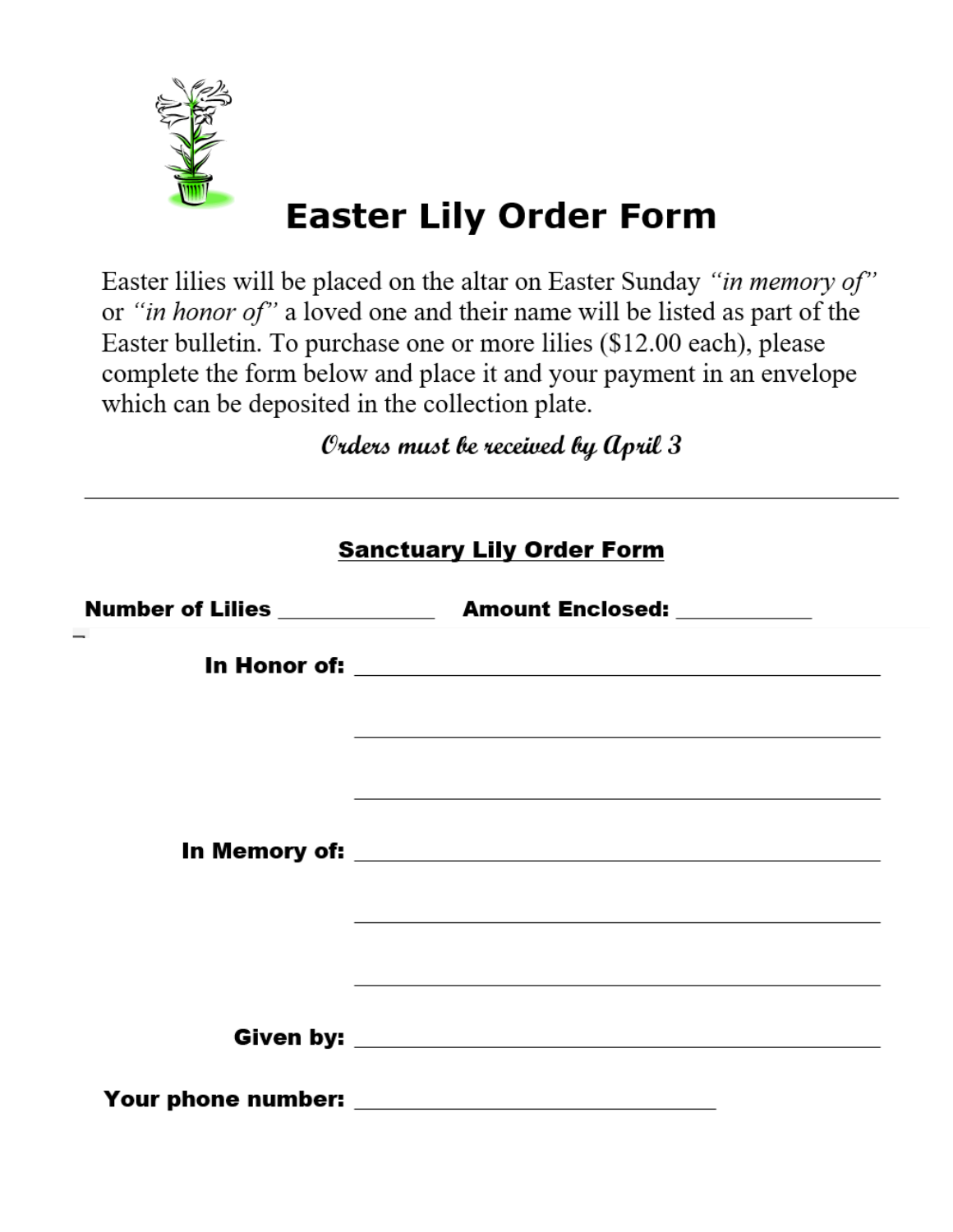## Deer Park UMC's Calendar

March 2022

| Sunday                                                                                               | Monday                                                    | <b>Tuesday</b>                                                                                                              | Wednesday                                                                                                                                                           | <b>Thursday</b>                                                                                                                                                                                                                                                                                                                                                              | Friday | Saturday |
|------------------------------------------------------------------------------------------------------|-----------------------------------------------------------|-----------------------------------------------------------------------------------------------------------------------------|---------------------------------------------------------------------------------------------------------------------------------------------------------------------|------------------------------------------------------------------------------------------------------------------------------------------------------------------------------------------------------------------------------------------------------------------------------------------------------------------------------------------------------------------------------|--------|----------|
| 27<br><b>WORSHIP SERVICES</b>                                                                        | 28<br><b>Church World Service</b><br>Blankets+ ends       | 1                                                                                                                           | 2<br>Ash Wednesday<br>Services:<br>Deer Park at 1:00PM<br><b>Trinity &amp; Deer Park at</b><br>Trinity 7:30PM<br><b>NO MEN'S</b><br><b>BREAKFASTS this</b><br>month | 3                                                                                                                                                                                                                                                                                                                                                                            | 4      | 5        |
| 6                                                                                                    | 7                                                         | 8<br><b>American Red Cross</b><br><b>Blood Drive</b><br>2:30 - 7:30 PM<br><b>Calvary United Methodist</b><br>Church, Gamber | 9<br>Lenten Bible Study<br>1:00 <sub>DT</sub><br><b>EMBRACING THE</b><br><b>UNCERTAIN</b><br>Choir Practice 7:00 PM                                                 | 10<br><b>WORSHIP TEAM</b><br><b>MEETING</b><br>7:00PM                                                                                                                                                                                                                                                                                                                        | 11     | 12       |
| 13<br><b>WORSHIP SERVICES</b><br>8:30AM and 11:00AM<br>Seekers Adult Bible<br>Study - 9:45AM         | 14                                                        | 15                                                                                                                          | 16<br>Lenten Bible Study<br>1:00 <sub>pm</sub><br>"EMBRACING THE<br><b>UNCERTAIN*</b>                                                                               | 17                                                                                                                                                                                                                                                                                                                                                                           | 18     | 19       |
| 20<br><b>WORSHIP SERVICES</b><br>8:30AM and 11:00AM<br>Seekers Adult Sunday<br>School class - 9:45AM | 21                                                        | 22                                                                                                                          | 23<br>Lenten Bible Study<br>1:00 <sub>DT</sub><br><b>EMBRACING THE</b><br><b>UNCERTAIN</b>                                                                          | 24<br><b>VBS Meeting</b><br>7:00PM<br>Whether you want to help<br>teach, lead activities, be<br>behind the scenes, or<br>just donate materials<br>come help us plan our<br>in-person VBS for 2022,<br>June 20-24. If you can't<br>make it but want to help<br>email Kathie Browning.<br>Eligible for student<br>service hours. See the<br>VRS nane for more on<br>the theme. | 25     | 26       |
| 27<br><b>WORSHIP SERVICES</b><br>8:30AM and 11:00AM<br>Seekers Adult Bible<br>Study 9:45AM           | 28<br><b>COUNCIL MEETING</b><br>7:00PM Conference<br>Room | 29                                                                                                                          | 30<br>Lenten Bible Study<br>1:00 <sub>pm</sub><br><b>EMBRACING THE</b><br><b>UNCERTAIN</b>                                                                          | 31                                                                                                                                                                                                                                                                                                                                                                           | 1      | 2        |

**KEEP THEM COMING....** 



**DEER PARK IS DOING** WELL!